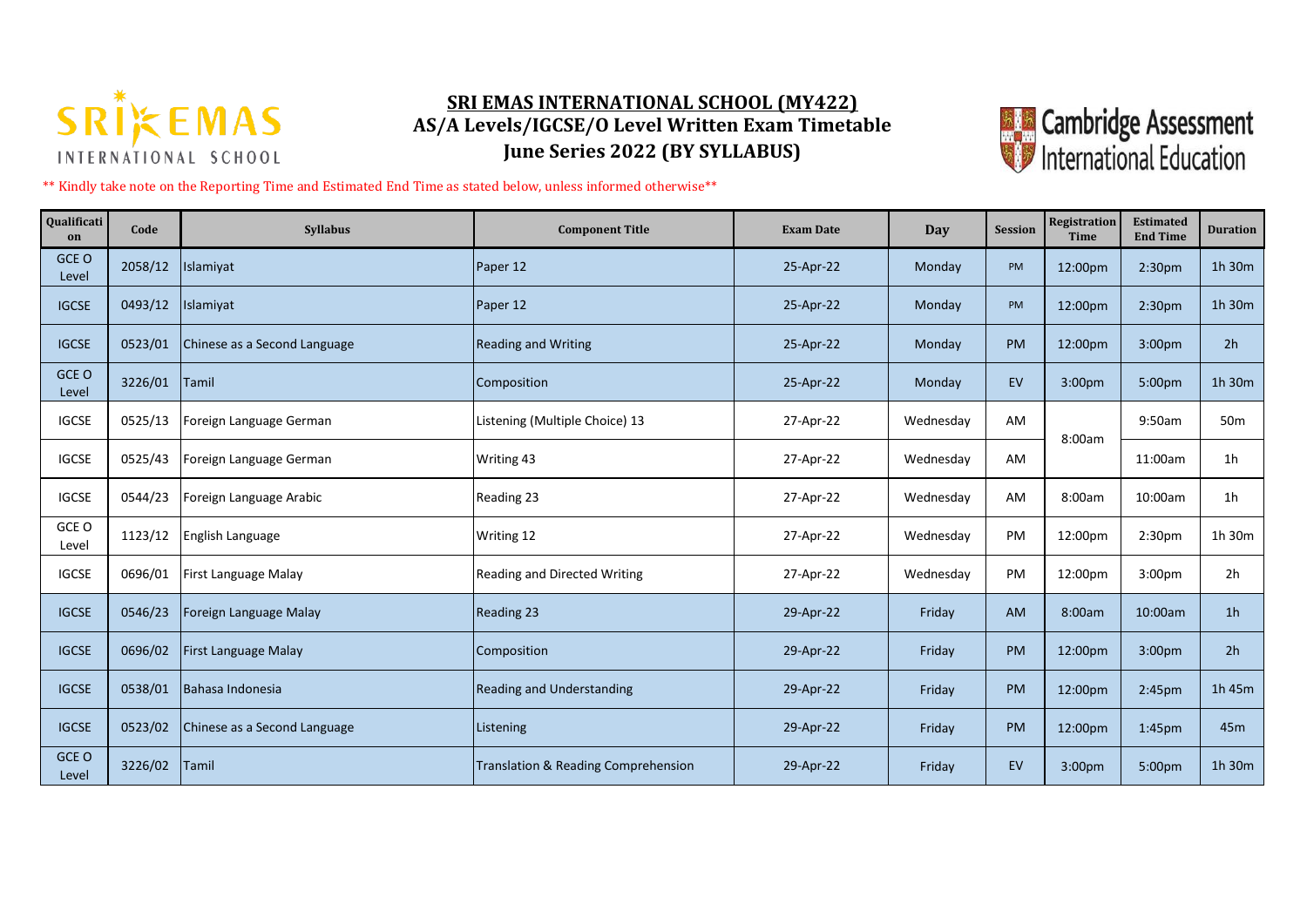| Qualificati<br>on   | Code    | <b>Syllabus</b>                                        | <b>Component Title</b>            | <b>Exam Date</b> | Day       | <b>Session</b> | Registration<br><b>Time</b> | <b>Estimated</b><br><b>End Time</b> | <b>Duration</b> |
|---------------------|---------|--------------------------------------------------------|-----------------------------------|------------------|-----------|----------------|-----------------------------|-------------------------------------|-----------------|
| GCE AS &<br>A Level | 9706/23 | Accounting                                             | AS Level Structured Questions 23  | 02-May-22        | Monday    | AM             | 8:00am                      | 10:30am                             | 1h 30m          |
| GCE AS &<br>A Level | 9609/13 | <b>Business</b>                                        | Short Answer and Essay 13         | 04-May-22        | Wednesday | <b>AM</b>      | 8:00am                      | 10:15am                             | 1h 15m          |
| <b>IGCSE</b>        | 0460/13 | Geography                                              | <b>Geographical Themes 13</b>     | 04-May-22        | Wednesday | <b>AM</b>      | 8:00am                      | 10:45am                             | 1h 45m          |
| GCE O<br>Level      | 5070/22 | Chemistry                                              | Theory 22                         | 04-May-22        | Wednesday | <b>PM</b>      | 12:00pm                     | 2:30 <sub>pm</sub>                  | 1h 30m          |
| <b>IGCSE</b>        | 0620/32 | Chemistry                                              | Theory (Core) 32                  | 04-May-22        | Wednesday | <b>PM</b>      | 12:00pm                     | 2:15 <sub>pm</sub>                  | 1h 15m          |
| <b>IGCSE</b>        | 0620/42 | Chemistry                                              | Theory (Extended) 42              | 04-May-22        | Wednesday | <b>PM</b>      | 12:00pm                     | 2:15 <sub>pm</sub>                  | 1h 15m          |
| GCE O<br>Level      | 2147/13 | History                                                | Paper 13                          | 05-May-22        | Thursday  | AM             | 8:00am                      | 11:00am                             | 2h              |
| <b>IGCSE</b>        | 0470/13 | History                                                | Paper 13                          | 05-May-22        | Thursday  | AM             | 8:00am                      | 11:00am                             | 2h              |
| GCE O<br>Level      | 1123/22 | English Language                                       | Reading 22                        | 05-May-22        | Thursday  | PM             | 12:00pm                     | 2:45pm                              | 1h 45m          |
| <b>IGCSE</b>        | 0500/12 | First Language English<br>(Oral Endorsement)           | Reading 12                        | 05-May-22        | Thursday  | PM             | 12:00pm                     | 3:00pm                              | 2h              |
| <b>IGCSE</b>        | 0510/12 | English as a Second Language (Speaking<br>Endorsement) | Reading and Writing (Core) 12     | 05-May-22        | Thursday  | PM             | 12:00pm                     | 2:30 <sub>pm</sub>                  | 1h 30m          |
| <b>IGCSE</b>        | 0510/22 | English as a Second Language (Speaking<br>Endorsement) | Reading and Writing (Extended) 22 | 05-May-22        | Thursday  | PM             | 12:00pm                     | 3:00pm                              | 2h              |
| <b>IGCSE</b>        | 0511/12 | English as a Second Language<br>(Count-in Speaking)    | Reading and Writing (Core) 12     | 05-May-22        | Thursday  | PM             | 12:00pm                     | 2:30pm                              | 1h 30m          |
| <b>IGCSE</b>        | 0511/22 | English as a Second Language<br>(Count-in Speaking)    | Reading and Writing (Extended) 22 | 05-May-22        | Thursday  | PM             | 12:00pm                     | 3:00pm                              | 2h              |
| <b>IGCSE</b>        | 0580/13 | Mathematics (Without Coursework)                       | Paper 13 (Core)                   | 06-May-22        | Friday    | <b>AM</b>      | 8:00am                      | 10:00am                             | 1 <sub>h</sub>  |
| <b>IGCSE</b>        | 0580/23 | Mathematics (Without Coursework)                       | Paper 23 (Extended)               | 06-May-22        | Friday    | <b>AM</b>      | 8:00am                      | 10:30am                             | 1h 30m          |
| <b>IGCSE</b>        | 0520/12 | Foreign Language French                                | Listening (Multiple Choice) 12    | 06-May-22        | Friday    | <b>PM</b>      |                             | 1:50 <sub>pm</sub>                  | 50 <sub>m</sub> |
| <b>IGCSE</b>        | 0520/42 | Foreign Language French                                | <b>Writing 42</b>                 | 06-May-22        | Friday    | <b>PM</b>      | 12:00pm                     | 3:00pm                              | 1 <sub>h</sub>  |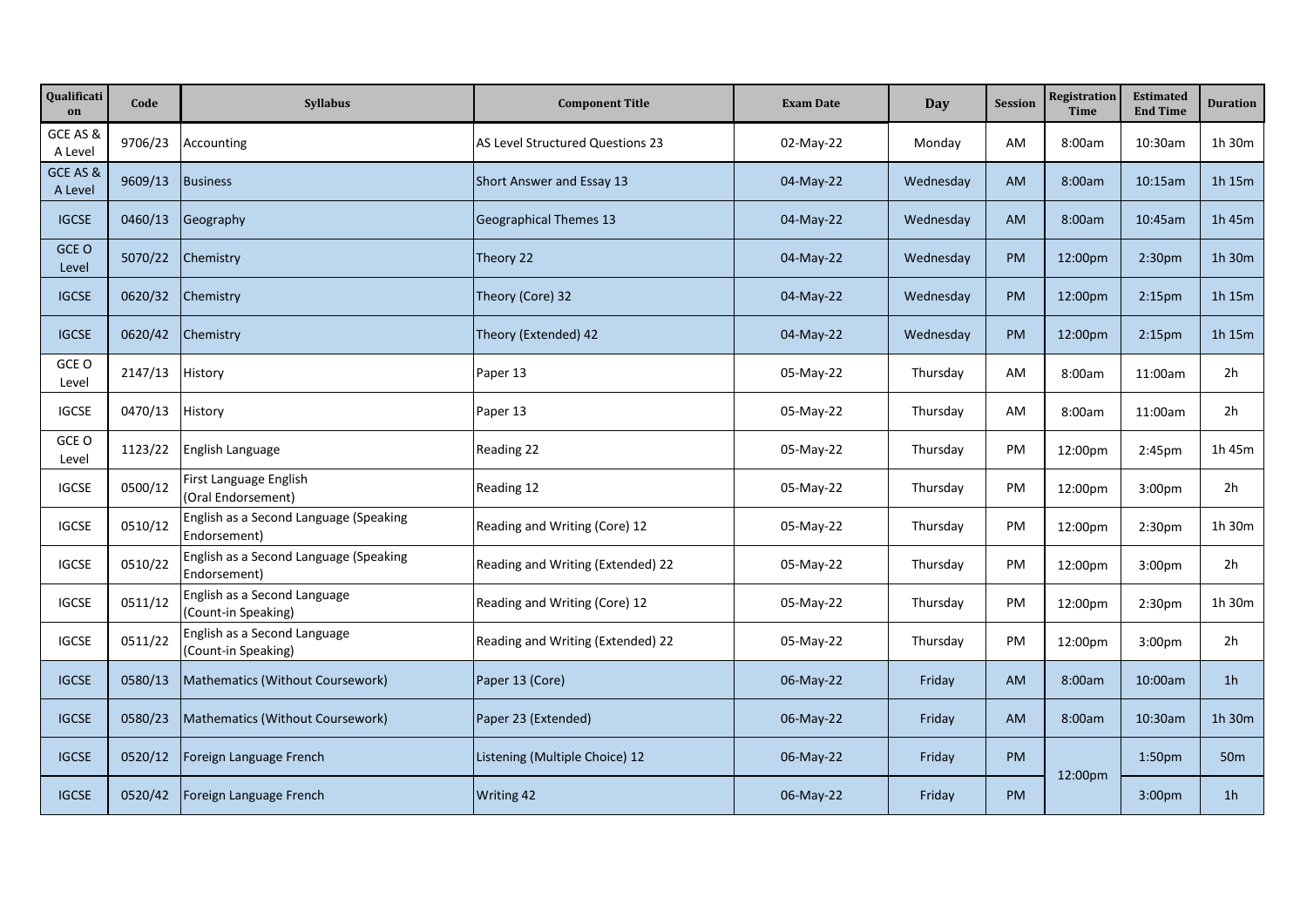| Qualificati<br>on   | Code    | <b>Syllabus</b>                                        | <b>Component Title</b>             | <b>Exam Date</b> | Day       | <b>Session</b> | Registration<br>Time | <b>Estimated</b><br><b>End Time</b> | <b>Duration</b> |
|---------------------|---------|--------------------------------------------------------|------------------------------------|------------------|-----------|----------------|----------------------|-------------------------------------|-----------------|
| <b>IGCSE</b>        | 0580/33 | Mathematics (Without Coursework)                       | Paper 33 (Core)                    | 09-May-22        | Monday    | AM             | 8:00am               | 11:00am                             | 2h              |
| <b>IGCSE</b>        | 0580/43 | Mathematics (Without Coursework)                       | Paper 43 (Extended)                | 09-May-22        | Monday    | AM             | 8:00am               | 11:30am                             | 2h 30m          |
| GCE O<br>Level      | 2058/22 | Islamiyat                                              | Paper 22                           | 09-May-22        | Monday    | PM.            | 12:00pm              | 2:30pm                              | 1h 30m          |
| <b>IGCSE</b>        | 0493/22 | Islamiyat                                              | Paper 22                           | 09-May-22        | Monday    | PM             | 12:00pm              | 2:30 <sub>pm</sub>                  | 1h 30m          |
| <b>IGCSE</b>        | 0500/22 | First Language English<br>(Oral Endorsement)           | Directed Writing & Comp 22         | 09-May-22        | Monday    | PM             | 12:00pm              | 3:00 <sub>pm</sub>                  | 2h              |
| <b>IGCSE</b>        | 0510/32 | English as a Second Language (Speaking<br>Endorsement) | Listening (Core) 32                | 09-May-22        | Monday    | PM             | 12:00pm              | 1:40pm                              | 40m             |
| <b>IGCSE</b>        | 0510/42 | English as a Second Language (Speaking<br>Endorsement) | Listening (Extended) 42            | 09-May-22        | Monday    | PM             | 12:00pm              | 3:00 <sub>pm</sub>                  | 50 <sub>m</sub> |
| <b>IGCSE</b>        | 0511/32 | English as a Second Language<br>(Count-in Speaking)    | Listening (Core) 32                | 09-May-22        | Monday    | <b>PM</b>      | 12:00pm              | 1:40 <sub>pm</sub>                  | 40m             |
| <b>IGCSE</b>        | 0511/42 | English as a Second Language<br>(Count-in Speaking)    | Listening (Extended) 42            | 09-May-22        | Monday    | PM             | 12:00pm              | 1:50 <sub>pm</sub>                  | 50 <sub>m</sub> |
| GCE AS &<br>A Level | 9609/23 | <b>Business</b>                                        | Data Response 23                   | $10-May-22$      | Tuesday   | <b>AM</b>      | 8:00am               | 10:30am                             | 1h 30m          |
| <b>IGCSE</b>        | 0417/13 | Information and Communication Technology               | Theory 13                          | $10-May-22$      | Tuesday   | <b>AM</b>      | 8:00am               | 11:00am                             | 2 <sub>h</sub>  |
| GCE O<br>Level      | 5090/62 | Biology                                                | <b>Alternative To Practical 62</b> | 10-May-22        | Tuesday   | <b>PM</b>      | 12:00pm              | 2:00 <sub>pm</sub>                  | 1 <sub>h</sub>  |
| GCE O<br>Level      | 5129/22 | <b>Combined Science</b>                                | Theory 22                          | 10-May-22        | Tuesday   | <b>PM</b>      | 12:00pm              | 3:15 <sub>pm</sub>                  | 2h 15m          |
| <b>IGCSE</b>        | 0610/62 | <b>Biology</b>                                         | Alternative to Practical 62        | $10-May-22$      | Tuesday   | <b>PM</b>      | 12:00pm              | 2:00 <sub>pm</sub>                  | 1 <sub>h</sub>  |
| <b>IGCSE</b>        | 0653/62 | <b>Combined Science</b>                                | Alternative To Practical 62        | $10-May-22$      | Tuesday   | <b>PM</b>      | 12:00pm              | 2:00 <sub>pm</sub>                  | 1 <sub>h</sub>  |
| <b>IGCSE</b>        | 0654/62 | Co-ordinated Sciences (Double Award)                   | Alternative to Practical 62        | $10-May-22$      | Tuesday   | <b>PM</b>      | 12:00pm              | 2:30pm                              | 1h 30m          |
| GCE O<br>Level      | 2010/13 | Literature in English                                  | Poetry and Prose 13                | $11-May-22$      | Wednesday | AM             | 8:00am               | 10:30am                             | 1h 30m          |
| <b>IGCSE</b>        | 0471/13 | <b>Travel and Tourism</b>                              | Written Paper 13                   | $11-Mav-22$      | Wednesday | AM             | 8:00am               | 11:00am                             | 2 <sub>h</sub>  |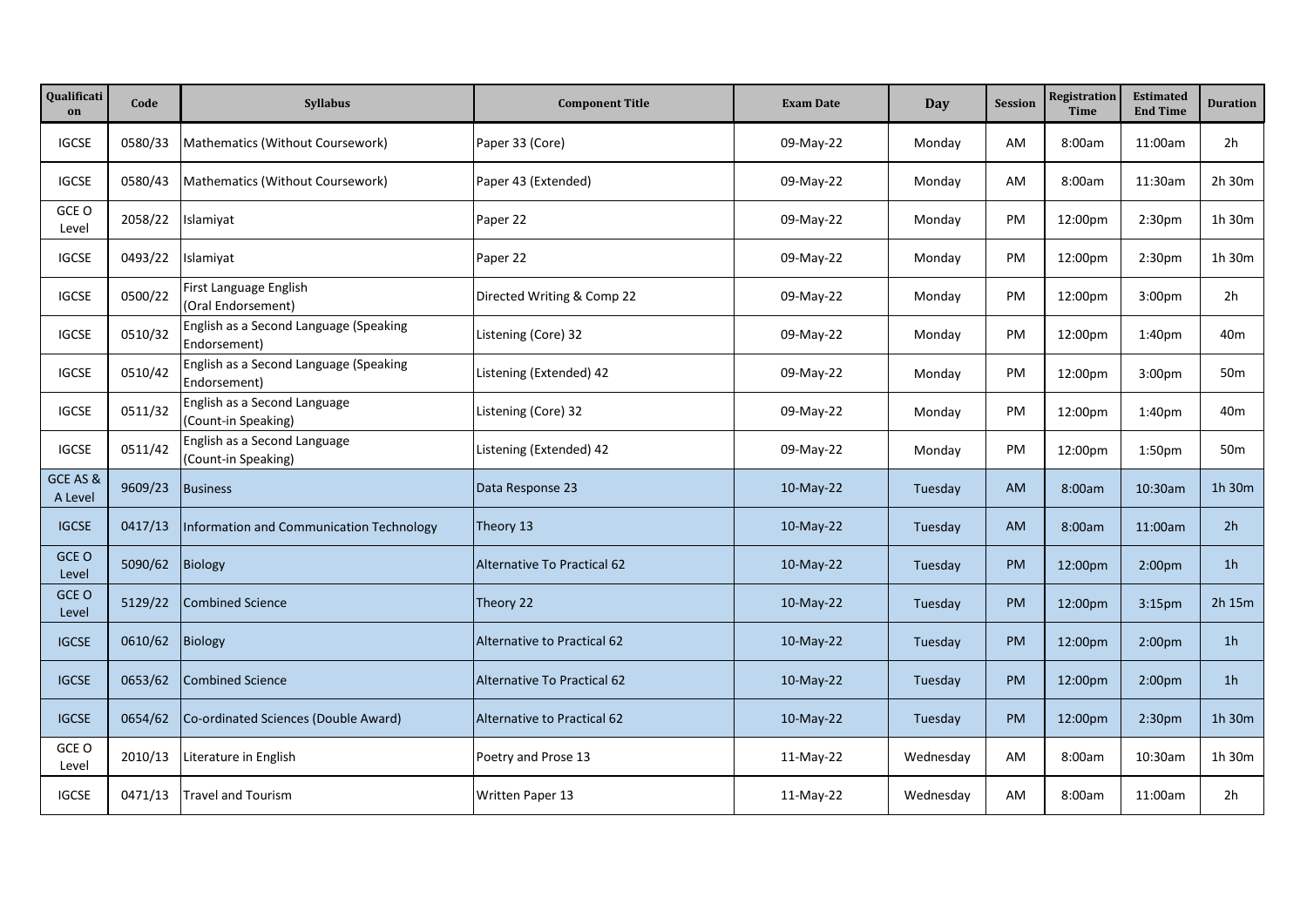| Qualificati<br>on   | Code    | <b>Syllabus</b>            | <b>Component Title</b>                                | <b>Exam Date</b> | Day       | <b>Session</b> | Registration<br><b>Time</b> | <b>Estimated</b><br><b>End Time</b> | <b>Duration</b> |
|---------------------|---------|----------------------------|-------------------------------------------------------|------------------|-----------|----------------|-----------------------------|-------------------------------------|-----------------|
| <b>IGCSE</b>        | 0475/13 | Literature in English      | Poetry and Prose 13                                   | 11-May-22        | Wednesday | AM             | 8:00am                      | 10:30am                             | 1h 30m          |
| GCE O<br>Level      | 5090/22 | Biology                    | Theory 22                                             | 11-May-22        | Wednesday | PM             | 12:00pm                     | 2:45pm                              | 1h 45m          |
| <b>IGCSE</b>        | 0610/32 | Biology                    | Theory (Core) 32                                      | 11-May-22        | Wednesday | PM             | 12:00pm                     | 2:15 <sub>pm</sub>                  | 1h 15m          |
| <b>IGCSE</b>        | 0610/42 | Biology                    | Theory (Extended) 42                                  | 11-May-22        | Wednesday | PM             | 12:00pm                     | 2:15 <sub>pm</sub>                  | 1h 15m          |
| <b>IGCSE</b>        | 0509/13 | First Language Chinese     | Reading, Directed Writing and Classical<br>Chinese 13 | 12-May-22        | Thursday  | <b>AM</b>      | 8:00am                      | 11:15am                             | 2h 15m          |
| <b>IGCSE</b>        | 0525/23 | Foreign Language German    | Reading 23                                            | $12-May-22$      | Thursday  | <b>AM</b>      | 8:00am                      | 10:00am                             | 1 <sub>h</sub>  |
| GCE AS &<br>A Level | 9708/22 | Economics                  | AS Level Data Response and Essay 22                   | $12$ -May-22     | Thursday  | <b>PM</b>      | 12:00pm                     | 2:30 <sub>pm</sub>                  | 1h 30m          |
| GCE O<br>Level      | 5054/42 | Physics                    | Alternative To Practical 42                           | 12-May-22        | Thursday  | <b>PM</b>      | 12:00pm                     | 2:00 <sub>pm</sub>                  | 1 <sub>h</sub>  |
| <b>IGCSE</b>        | 0625/62 | <b>Physics</b>             | Alternative to Practical 62                           | 12-May-22        | Thursday  | <b>PM</b>      | 12:00pm                     | 2:00 <sub>pm</sub>                  | 1 <sub>h</sub>  |
| GCE AS &<br>A Level | 9706/33 | Accounting                 | A Level Structured Questions 33                       | 13-May-22        | Friday    | AM             | 8:00am                      | 12:00pm                             | 3h              |
| GCE O<br>Level      | 2147/23 | History                    | Paper 23                                              | 13-May-22        | Friday    | AM             | 8:00am                      | 11:00am                             | 2h              |
| <b>IGCSE</b>        | 0470/23 | History                    | Paper 23                                              | 13-May-22        | Friday    | AM             | 8:00am                      | 11:00am                             | 2h              |
| GCE O<br>Level      | 2210/12 | <b>Computer Science</b>    | Paper 12 Theory                                       | 13-May-22        | Friday    | PM             | 12:00pm                     | 2:45pm                              | 1h 45m          |
| <b>IGCSE</b>        | 0478/12 | <b>Computer Science</b>    | Paper 12 Theory                                       | 13-May-22        | Friday    | PM             | 12:00pm                     | 2:45pm                              | 1h 45m          |
| <b>IGCSE</b>        | 0520/22 | Foreign Language French    | Reading 22                                            | 13-May-22        | Friday    | PM             | 12:00pm                     | 2:00 <sub>pm</sub>                  | 1 <sub>h</sub>  |
| <b>IGCSE</b>        | 0457/13 | <b>Global Perspectives</b> | Written Paper 13                                      | 16-May-22        | Monday    | <b>AM</b>      | 8:00am                      | 10:15am                             | 1h 15m          |
| GCE AS &<br>A Level | 9990/32 | Psychology                 | Specialist Options: Theory 32                         | 16-May-22        | Monday    | <b>PM</b>      | 12:00pm                     | 2:30 <sub>pm</sub>                  | 1h 30m          |
| GCE O<br>Level      | 4024/12 | Mathematics Syllabus D     | Paper 12                                              | $16$ -May-22     | Monday    | PM             | 12:00pm                     | 3:00 <sub>pm</sub>                  | 2h              |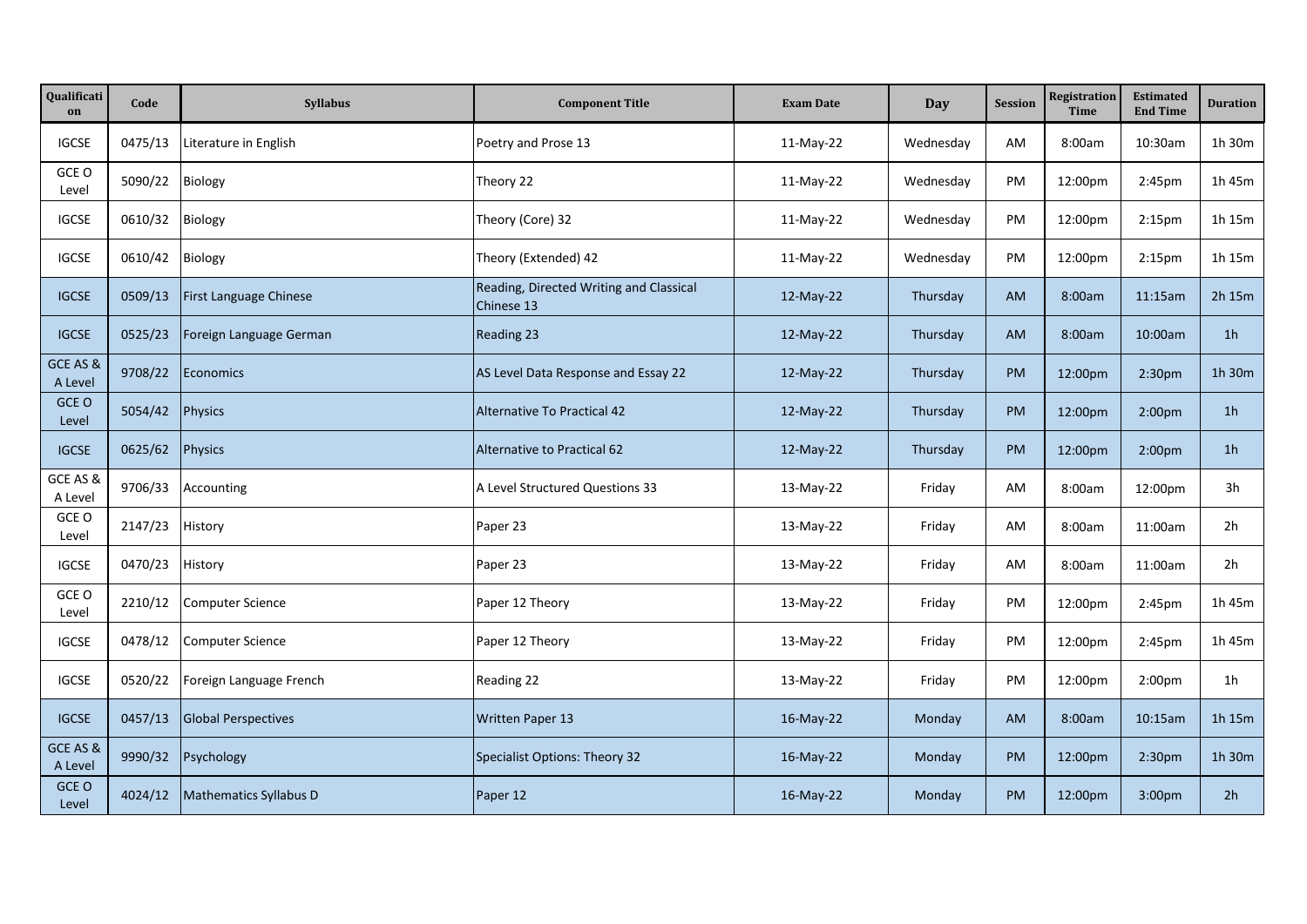| Qualificati<br>on   | Code    | <b>Syllabus</b>                      | <b>Component Title</b>                   | <b>Exam Date</b> | Day       | <b>Session</b> | Registration<br>Time | <b>Estimated</b><br><b>End Time</b> | <b>Duration</b> |
|---------------------|---------|--------------------------------------|------------------------------------------|------------------|-----------|----------------|----------------------|-------------------------------------|-----------------|
| GCE O<br>Level      | 7707/12 | Accounting                           | Paper 12 (Multiple Choice)               | 16-May-22        | Monday    | <b>PM</b>      | 12:00pm              | 2:15 <sub>pm</sub>                  | 1h 15m          |
| <b>IGCSE</b>        | 0452/12 | Accounting                           | Paper 12                                 | $16$ -May-22     | Monday    | <b>PM</b>      | 12:00pm              | 2:15 <sub>pm</sub>                  | 1h 15m          |
| GCE AS &<br>A Level | 9609/33 | <b>Business</b>                      | Case Study 33                            | 17-May-22        | Tuesday   | AM             | 8:00am               | 12:00pm                             | 3h              |
| <b>IGCSE</b>        | 0460/23 | Geography                            | Geographical Skills 23                   | 17-May-22        | Tuesday   | AM             | 8:00am               | 10:30am                             | 1h 30m          |
| <b>IGCSE</b>        | 0546/43 | Foreign Language Malay               | Writing 43                               | 17-May-22        | Tuesday   | AM             | 8:00am               | 10:00am                             | 1 <sub>h</sub>  |
| GCE O<br>Level      | 2210/22 | Computer Science                     | Paper 22 Problem-Solving and Programming | 17-May-22        | Tuesday   | PM             | 12:00pm              | 2:45 <sub>pm</sub>                  | 1h 45m          |
| <b>IGCSE</b>        | 0478/22 | <b>Computer Science</b>              | Paper 22 Problem-Solving and Programming | 17-May-22        | Tuesday   | PM             | 12:00pm              | 2:45pm                              | 1h 45m          |
| <b>IGCSE</b>        | 0509/23 | First Language Chinese               | <b>Writing 23</b>                        | 18-May-22        | Wednesday | <b>AM</b>      | 8:00am               | 11:00am                             | 2 <sub>h</sub>  |
| <b>IGCSE</b>        | 0544/13 | Foreign Language Arabic              | Listening (Multiple Choice) 13           | 18-May-22        | Wednesday | AM             | 8:00am               | 9:50am                              | 50 <sub>m</sub> |
| <b>IGCSE</b>        | 0544/43 | Foreign Language Arabic              | Writing 43                               | 18-May-22        | Wednesday | AM             |                      | 11:00am                             | 1 <sub>h</sub>  |
| GCE O<br>Level      | 5054/22 | Physics                              | Theory 22                                | 18-May-22        | Wednesday | PM             | 12:00pm              | 2:45 <sub>pm</sub>                  | 1h 45m          |
| GCE O<br>Level      | 5129/12 | Combined Science                     | Multiple Choice 12                       | 18-May-22        | Wednesday | <b>PM</b>      | 12:00pm              | 2:00 <sub>pm</sub>                  | 1 <sub>h</sub>  |
| <b>IGCSE</b>        | 0625/32 | Physics                              | Theory (Core) 32                         | 18-May-22        | Wednesday | <b>PM</b>      | 12:00pm              | 2:15 <sub>pm</sub>                  | 1h 15m          |
| <b>IGCSE</b>        | 0625/42 | Physics                              | Theory (Extended) 42                     | 18-May-22        | Wednesday | <b>PM</b>      | 12:00pm              | 2:15 <sub>pm</sub>                  | 1h 15m          |
| <b>IGCSE</b>        | 0653/32 | <b>Combined Science</b>              | Core Theory 32                           | 18-May-22        | Wednesday | <b>PM</b>      | 12:00pm              | 2:15 <sub>pm</sub>                  | 1h 15m          |
| <b>IGCSE</b>        | 0653/42 | <b>Combined Science</b>              | <b>Extended Theory 42</b>                | 18-May-22        | Wednesday | PM             | 12:00pm              | 2:15 <sub>pm</sub>                  | 1h 15m          |
| <b>IGCSE</b>        | 0654/32 | Co-ordinated Sciences (Double Award) | Core Theory 32                           | 18-May-22        | Wednesday | PM             | 12:00pm              | 3:00pm                              | 2 <sub>h</sub>  |
| <b>IGCSE</b>        | 0654/42 | Co-ordinated Sciences (Double Award) | <b>Extended Theory 42</b>                | 18-May-22        | Wednesday | PM             | 12:00pm              | 3:00pm                              | 2 <sub>h</sub>  |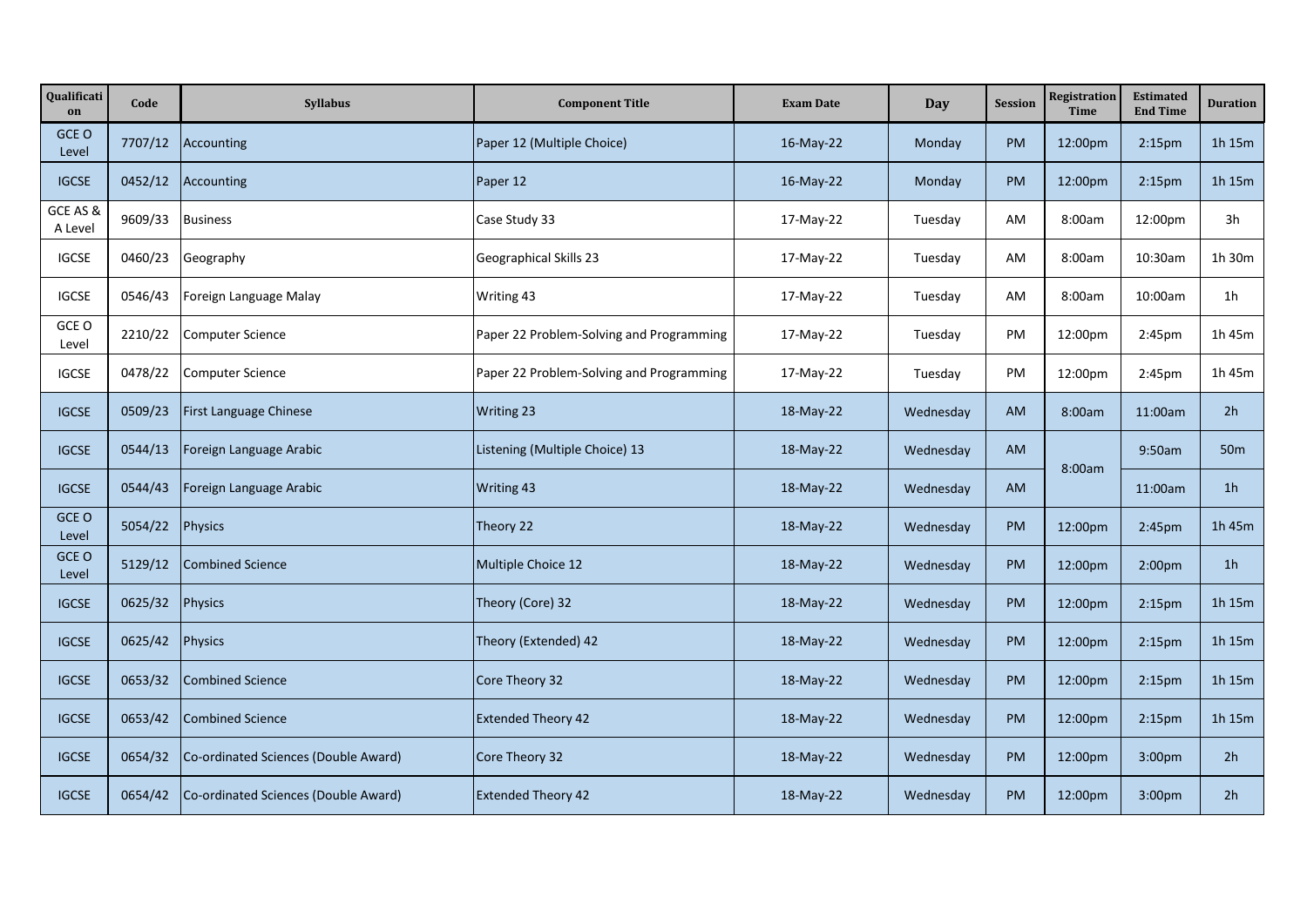| Qualificati<br>on   | Code    | <b>Syllabus</b>                   | <b>Component Title</b>              | <b>Exam Date</b> | Day       | <b>Session</b> | Registration<br><b>Time</b> | <b>Estimated</b><br><b>End Time</b> | <b>Duration</b> |
|---------------------|---------|-----------------------------------|-------------------------------------|------------------|-----------|----------------|-----------------------------|-------------------------------------|-----------------|
| GCE AS &<br>A Level | 9708/42 | <b>Economics</b>                  | A Level Data Response and Essays 42 | 18-May-22        | Wednesday | <b>PM</b>      | 12:00pm                     | 3:15 <sub>pm</sub>                  | 2h 15m          |
| GCE O<br>Level      | 2010/23 | Literature in English             | Drama 23                            | 19-May-22        | Thursday  | AM             | 8:00am                      | 10:30am                             | 1h 30m          |
| <b>IGCSE</b>        | 0475/23 | Literature in English             | Drama 23                            | 19-May-22        | Thursday  | AM             | 8:00am                      | 10:30am                             | 1h 30m          |
| <b>IGCSE</b>        | 0475/33 | Literature in English             | Drama (Open Text) 33                | 19-May-22        | Thursday  | AM             | 8:00am                      | 9:45am                              | 45m             |
| <b>IGCSE</b>        | 0475/43 | Literature in English             | Unseen 43                           | 19-May-22        | Thursday  | AM             | 8:00am                      | 10:15am                             | 1h 15m          |
| GCE O<br>Level      | 5070/42 | Chemistry                         | Alternative To Practical 42         | 19-May-22        | Thursday  | PM             | 12:00pm                     | 2:00 <sub>pm</sub>                  | 1h              |
| <b>IGCSE</b>        | 0620/62 | Chemistry                         | Alternative to Practical 62         | 19-May-22        | Thursday  | PM             | 12:00pm                     | 2:00 <sub>pm</sub>                  | 1h              |
| <b>IGCSE</b>        | 0470/43 | History                           | Alternative to Coursework 43        | 20-May-22        | Friday    | <b>AM</b>      | 8:00am                      | 10:00am                             | 1 <sub>h</sub>  |
| GCE O<br>Level      | 7115/12 | <b>Business Studies</b>           | Short Answer/Data Response 12       | 20-May-22        | Friday    | <b>PM</b>      | 12:00pm                     | 2:30pm                              | 1h 30m          |
| <b>IGCSE</b>        | 0450/12 | <b>Business Studies</b>           | Short Answer/Data Response 12       | 20-May-22        | Friday    | PM             | 12:00pm                     | 2:30 <sub>pm</sub>                  | 1h 30m          |
| <b>IGCSE</b>        | 0495/13 | Sociology                         | Paper 13                            | 23-May-22        | Monday    | AM             | 8:00am                      | 11:00am                             | 2h              |
| GCE O<br>Level      | 7707/22 | Accounting                        | Paper 22 (Structured)               | 23-May-22        | Monday    | PM             | 12:00pm                     | 2:45pm                              | 1h 45m          |
| <b>IGCSE</b>        | 0452/22 | Accounting                        | Paper 22                            | 23-May-22        | Monday    | PM             | 10:15am                     | 1:00 <sub>pm</sub>                  | 1h 45m          |
| <b>IGCSE</b>        | 0547/12 | Foreign Language Mandarin Chinese | Listening (Multiple Choice) 12      | 23-May-22        | Monday    | PM             | 12:00pm                     | 1:40pm                              | 40 <sub>m</sub> |
| <b>IGCSE</b>        | 0547/42 | Foreign Language Mandarin Chinese | Writing 42                          | 23-May-22        | Monday    | PM             | 12:00pm                     | 3:15 <sub>pm</sub>                  | 1h 15m          |
| <b>IGCSE</b>        | 0471/23 | <b>Travel and Tourism</b>         | Paper 23 Alternative to Coursework  | 24-May-22        | Tuesday   | <b>AM</b>      | 8:00am                      | 11:30am                             | 2h 30m          |
| GCE O<br>Level      | 4037/12 | <b>Additional Mathematics</b>     | Paper 12                            | 24-May-22        | Tuesday   | <b>PM</b>      | 12:00pm                     | 3:00pm                              | 2 <sub>h</sub>  |
| <b>IGCSE</b>        | 0606/12 | <b>Additional Mathematics</b>     | Paper 12                            | 24-May-22        | Tuesday   | <b>PM</b>      | 12:00pm                     | 3:00 <sub>pm</sub>                  | 2 <sub>h</sub>  |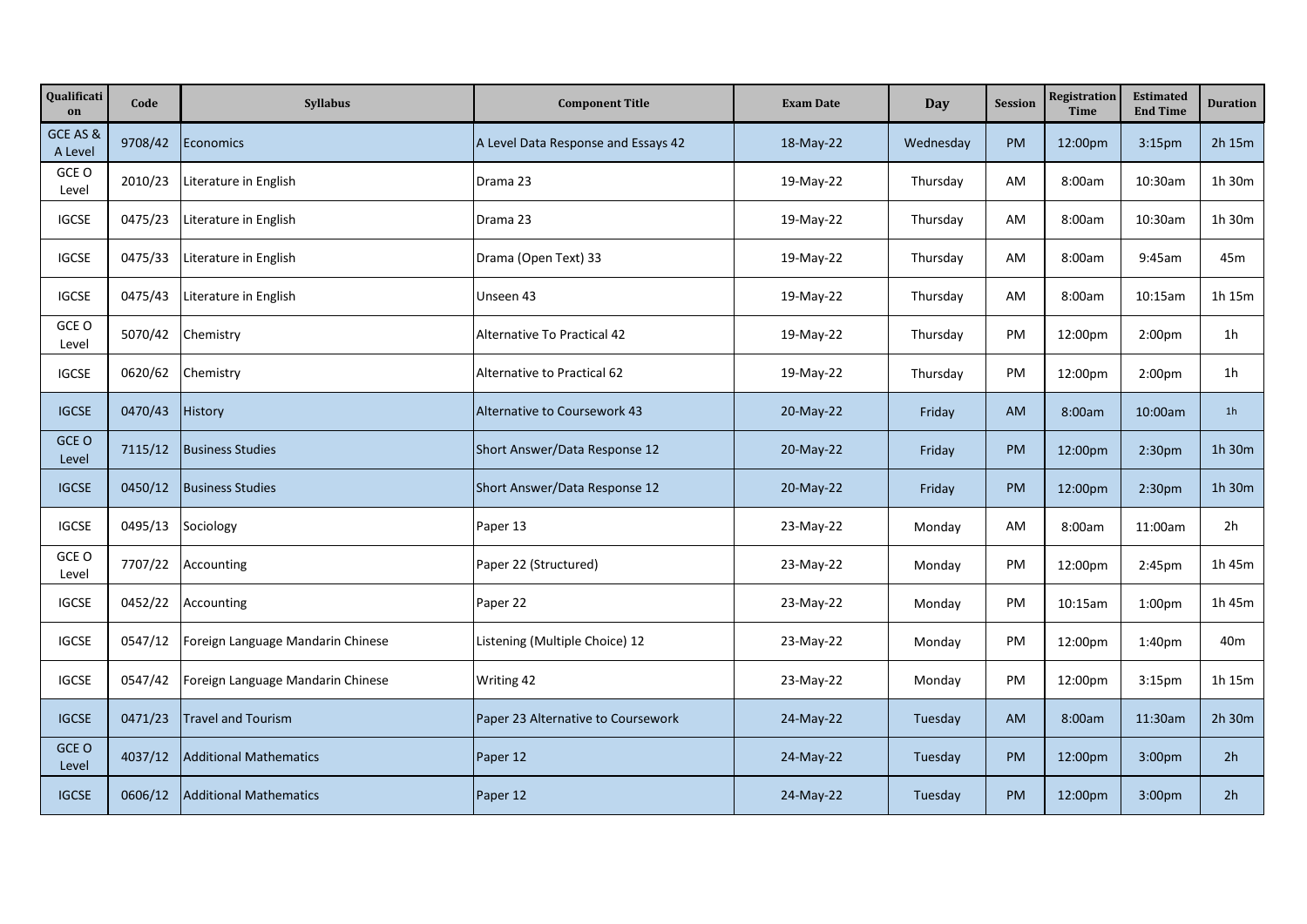| Qualificati<br>on   | Code    | <b>Syllabus</b>                   | <b>Component Title</b>             | <b>Exam Date</b> | Day       | <b>Session</b> | Registration<br><b>Time</b> | <b>Estimated</b><br><b>End Time</b> | <b>Duration</b> |
|---------------------|---------|-----------------------------------|------------------------------------|------------------|-----------|----------------|-----------------------------|-------------------------------------|-----------------|
| GCE O<br>Level      | 5014/12 | <b>Environmental Management</b>   | Theory 12                          | 24-May-22        | Tuesday   | <b>PM</b>      | 12:00pm                     | 2:45pm                              | 1h 45m          |
| <b>IGCSE</b>        | 0680/12 | <b>Environmental Management</b>   | Theory 12                          | 24-May-22        | Tuesday   | <b>PM</b>      | 12:00pm                     | 2:45pm                              | 1h 45m          |
| GCE AS &<br>A Level | 9990/42 | Psychology                        | Specialist Options: Application 42 | 25-May-22        | Wednesday | PM             | 12:00pm                     | 2:30 <sub>pm</sub>                  | 1h 30m          |
| GCE O<br>Level      | 7115/22 | <b>Business Studies</b>           | Case Study 22                      | 25-May-22        | Wednesday | PM             | 12:00pm                     | 2:30 <sub>pm</sub>                  | 1h 30m          |
| <b>IGCSE</b>        | 0450/22 | <b>Business Studies</b>           | Case Study 22                      | 25-May-22        | Wednesday | PM             | 12:00pm                     | 2:30 <sub>pm</sub>                  | 1h 30m          |
| <b>IGCSE</b>        | 0460/43 | Geography                         | Alternative to Coursework 43       | 26-May-22        | Thursday  | <b>AM</b>      | 8:00am                      | 10:30am                             | 1h 30m          |
| GCE O<br>Level      | 4024/22 | <b>Mathematics Syllabus D</b>     | Paper 22                           | 26-May-22        | Thursday  | <b>PM</b>      | 12:00pm                     | 3:30 <sub>pm</sub>                  | 2h 30m          |
| <b>IGCSE</b>        | 0547/22 | Foreign Language Mandarin Chinese | <b>Reading 22</b>                  | 26-May-22        | Thursday  | <b>PM</b>      | 12:00pm                     | 2:15 <sub>pm</sub>                  | 1h 15m          |
| <b>IGCSE</b>        | 0495/23 | Sociology                         | Paper 23                           | 27-May-22        | Friday    | AM             | 8:00am                      | 10:45am                             | 1h 45m          |
| GCE O<br>Level      | 2281/22 | Economics                         | <b>Structured Questions 22</b>     | 27-May-22        | Friday    | PM             | 12:00pm                     | 3:15 <sub>pm</sub>                  | 2h 15m          |
| <b>IGCSE</b>        | 0455/22 | Economics                         | <b>Structured Questions 22</b>     | 27-May-22        | Friday    | PM             | 12:00pm                     | 3:15 <sub>pm</sub>                  | 2h 15m          |
| <b>IGCSE</b>        | 0546/13 | Foreign Language Malay            | Listening (Multiple Choice) 13     | 30-May-22        | Monday    | <b>AM</b>      | 8:00am                      | 9:50am                              | 50 <sub>m</sub> |
| <b>IGCSE</b>        | 0538/02 | Bahasa Indonesia                  | <b>Reading and Writing</b>         | 31-May-22        | Tuesday   | PM             | 12:00pm                     | 2:45pm                              | 1h 45m          |
| GCE O<br>Level      | 7100/23 | Commerce                          | Written 23                         | 01-Jun-22        | Wednesday | <b>AM</b>      | 8:00am                      | 11:00am                             | 2 <sub>h</sub>  |
| GCE O<br>Level      | 4037/22 | <b>Additional Mathematics</b>     | Paper 22                           | 01-Jun-22        | Wednesday | <b>PM</b>      | 12:00pm                     | 3:00pm                              | 2 <sub>h</sub>  |
| <b>IGCSE</b>        | 0606/22 | <b>Additional Mathematics</b>     | Paper 22                           | 01-Jun-22        | Wednesday | <b>PM</b>      | 12:00pm                     | 3:00pm                              | 2 <sub>h</sub>  |
| GCE AS &<br>A Level | 9708/12 | Economics                         | AS Level Multiple Choice 12        | 06-Jun-22        | Monday    | PM             | 12:00pm                     | 2:00pm                              | 1h              |
| GCE O<br>Level      | 5070/12 | Chemistry                         | Multiple Choice 12                 | 07-Jun-22        | Tuesday   | PM             | 12:00pm                     | 2:00 <sub>pm</sub>                  | 1 <sub>h</sub>  |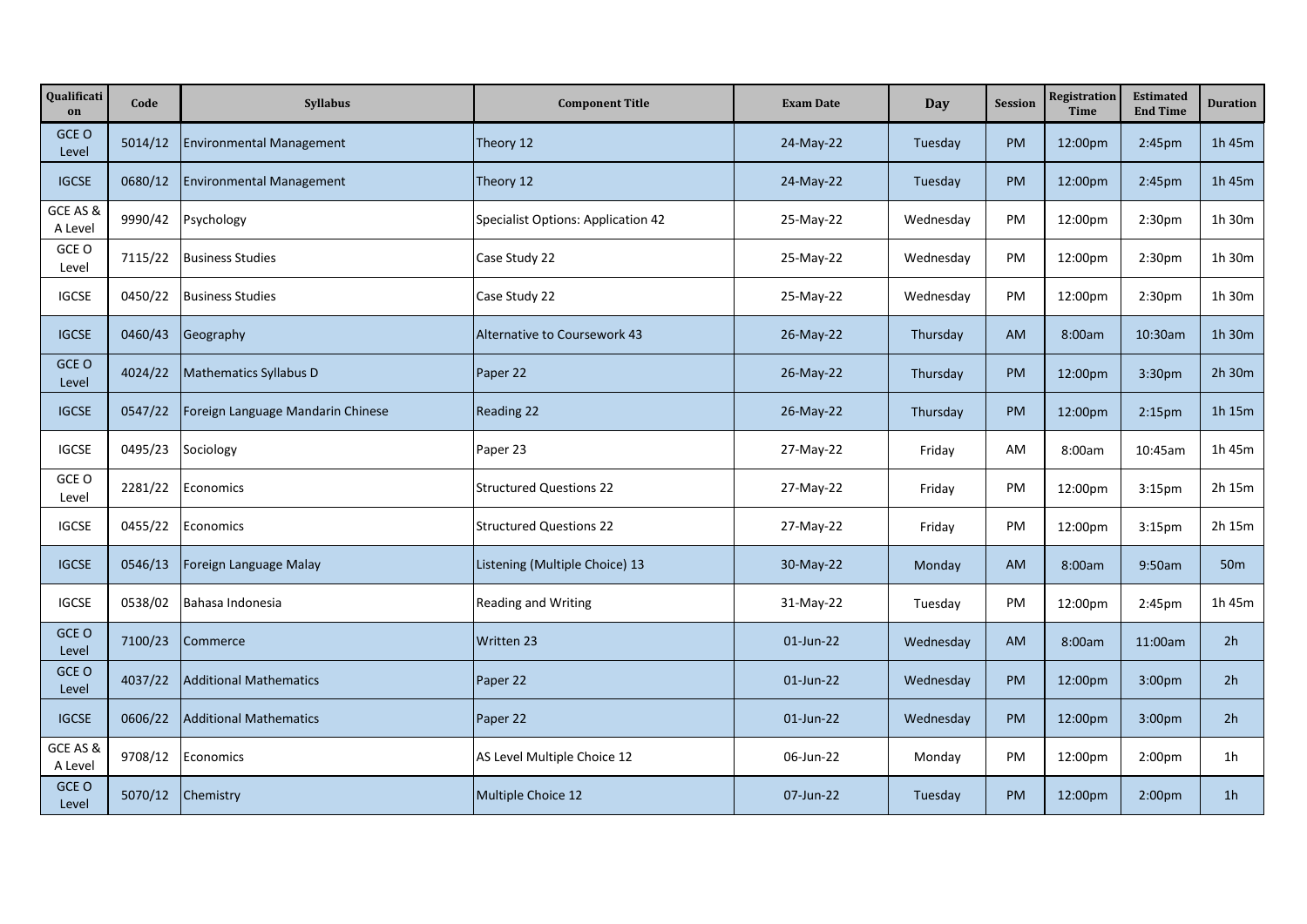| Qualificati<br>on   | Code    | <b>Syllabus</b>                      | <b>Component Title</b>        | <b>Exam Date</b> | Day       | <b>Session</b> | Registration<br><b>Time</b> | <b>Estimated</b><br><b>End Time</b> | <b>Duration</b> |
|---------------------|---------|--------------------------------------|-------------------------------|------------------|-----------|----------------|-----------------------------|-------------------------------------|-----------------|
| <b>IGCSE</b>        | 0620/12 | Chemistry                            | Multiple Choice (Core) 12     | 07-Jun-22        | Tuesday   | PM             | 12:00pm                     | 1:45pm                              | 45m             |
| <b>IGCSE</b>        | 0620/22 | Chemistry                            | Multiple Choice (Extended) 22 | 07-Jun-22        | Tuesday   | <b>PM</b>      | 12:00pm                     | 1:45pm                              | 45m             |
| GCE O<br>Level      | 5014/12 | <b>Environmental Management</b>      | Management in Context 22      | 07-Jun-22        | Tuesday   | <b>PM</b>      | 12:00pm                     | 2:45pm                              | 1h 45m          |
| <b>IGCSE</b>        | 0680/12 | <b>Environmental Management</b>      | Management in Context 22      | 07-Jun-22        | Tuesday   | <b>PM</b>      | 12:00pm                     | 2:45pm                              | 1h 45m          |
| GCE O<br>Level      | 7100/13 | Commerce                             | Multiple Choice 13            | 08-Jun-22        | Wednesday | AM             | 8:00am                      | 10:00am                             | 1 <sub>h</sub>  |
| GCE O<br>Level      | 5054/12 | Physics                              | Multiple Choice 12            | 08-Jun-22        | Wednesday | PM             | 12:00pm                     | 2:00 <sub>pm</sub>                  | 1 <sub>h</sub>  |
| <b>IGCSE</b>        | 0625/12 | Physics                              | Multiple Choice (Core) 12     | 08-Jun-22        | Wednesday | PM             | 12:00pm                     | 1:45 <sub>pm</sub>                  | 45m             |
| <b>IGCSE</b>        | 0625/22 | Physics                              | Multiple Choice (Extended) 22 | 08-Jun-22        | Wednesday | PM             | 12:00pm                     | 1:45 <sub>pm</sub>                  | 45m             |
| <b>IGCSE</b>        | 0653/12 | <b>Combined Science</b>              | Multiple Choice Core 12       | 08-Jun-22        | Wednesday | PM             | 12:00pm                     | 1:45 <sub>pm</sub>                  | 45m             |
| <b>IGCSE</b>        | 0653/22 | <b>Combined Science</b>              | Multiple Choice Extended 22   | 08-Jun-22        | Wednesday | PM             | 12:00pm                     | 1:45 <sub>pm</sub>                  | 45m             |
| <b>IGCSE</b>        | 0654/12 | Co-ordinated Sciences (Double Award) | Multiple Choice Core 12       | 08-Jun-22        | Wednesday | PM             | 12:00pm                     | 1:45 <sub>pm</sub>                  | 45m             |
| <b>IGCSE</b>        | 0654/22 | Co-ordinated Sciences (Double Award) | Multiple Choice Extended 22   | 08-Jun-22        | Wednesday | PM             | 12:00pm                     | 1:45 <sub>pm</sub>                  | 45m             |
| GCE O<br>Level      | 2281/12 | Economics                            | Multiple Choice 12            | 09-Jun-22        | Thursday  | <b>PM</b>      | 12:00pm                     | 1:45pm                              | 45m             |
| <b>IGCSE</b>        | 0455/12 | Economics                            | Multiple Choice 12            | 09-Jun-22        | Thursday  | <b>PM</b>      | 12:00pm                     | 1:45pm                              | 45m             |
| GCE AS &<br>A Level | 9706/13 | Accounting                           | AS Level Multiple Choice 13   | 10-Jun-22        | Friday    | AM             | 8:00am                      | 10:00am                             | 1 <sub>h</sub>  |
| GCE AS &<br>A Level | 9708/32 | Economics                            | A Level Multiple Choice 32    | 10-Jun-22        | Friday    | PM             | 12:00pm                     | 2:15 <sub>pm</sub>                  | 1h 15m          |
| GCE O<br>Level      | 5090/12 | Biology                              | Multiple Choice 12            | 10-Jun-22        | Friday    | PM             | 12:00pm                     | 2:00 <sub>pm</sub>                  | 1h              |
| <b>IGCSE</b>        | 0610/12 | Biology                              | Multiple Choice (Core) 12     | 10-Jun-22        | Friday    | PM             | 12:00pm                     | 1:45 <sub>pm</sub>                  | 45m             |